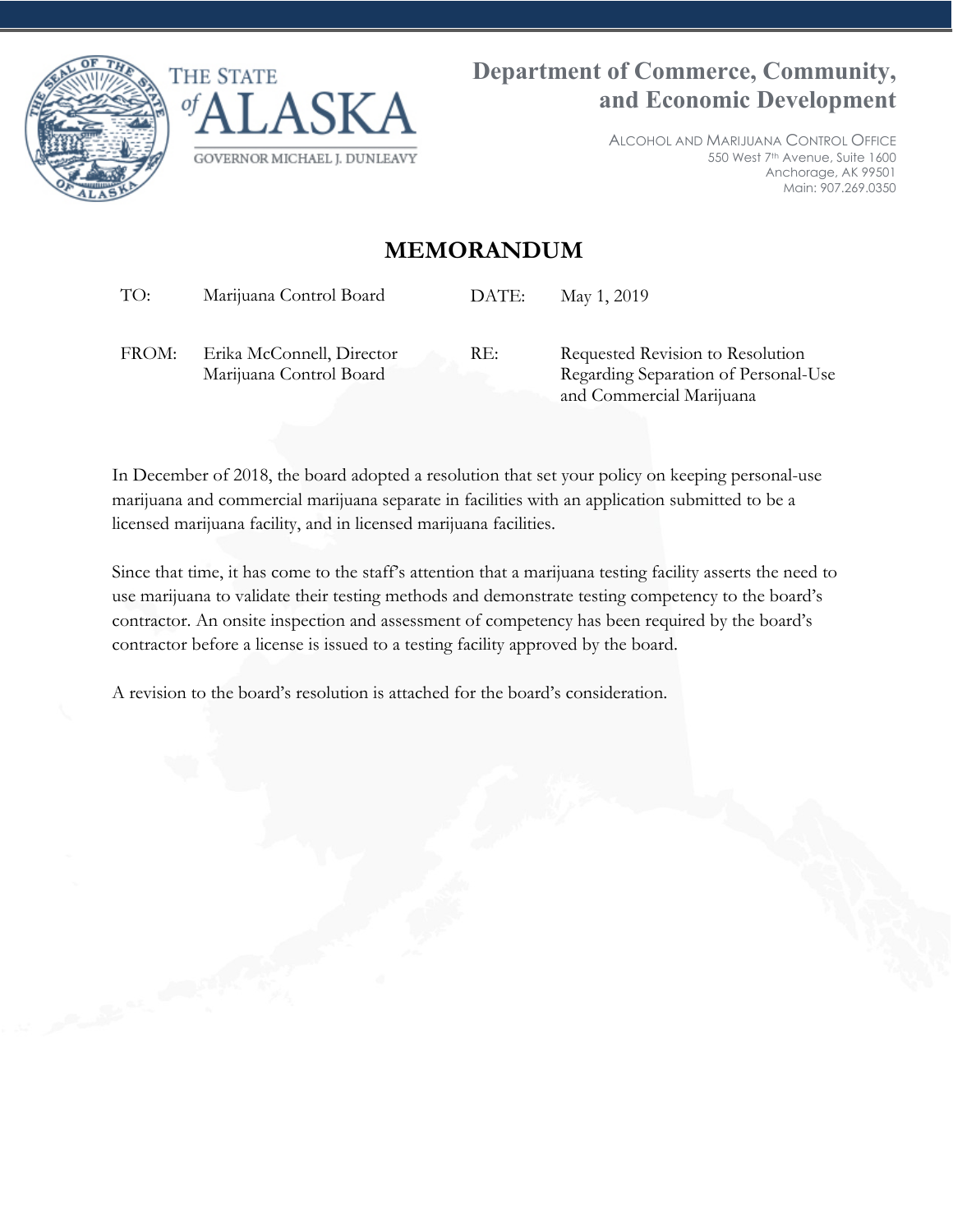

Country of Castle



## **Department of Commerce, Community, and Economic Development**

ALCOHOL & MARIJUANA CONTROL OFFICE

550 West Seventh Avenue, Suite 1600 Anchorage, AK 99501 Main: 907.269.0350

## **Marijuana Control Board Resolution Regarding Separation of Personal Use Marijuana and Commercial Marijuana**

*Adopted (passed 4-0) – December 20, 2018 Revised May 1, 2019 (vote)*

WHEREAS, AS 17.38.020 and 17.38.030 authorize and set guidelines for personal use and possession of marijuana; and

WHEREAS, AS 17.38.070 establishes the lawful operation of marijuana-related facilities with a current, valid registration (license) issued by the Marijuana Control Board under AS 17.38.121; and

WHEREAS, marijuana grown and possessed for personal use is not monitored by AMCO and is not tracked in the marijuana inventory tracking system; and

WHEREAS, marijuana grown and possessed for commercial sale is monitored by AMCO and tracked in the marijuana inventory tracking system; and

WHEREAS, marijuana grown and possessed for personal use is intended to be grown in dwellings (AS 17.38.020(2)) and used in private spaces, as public consumption of marijuana is prohibited (AS 17.38.040); and

WHEREAS, the mixing of marijuana for personal use and marijuana for commercial use inhibits enforcement of the statutes at AS 17.38 and the regulations at 3 AAC 306 which govern commercial marijuana establishments, by introducing untracked marijuana into a system based on tracking all marijuana; and

WHEREAS, consumption of marijuana on a licensed premises is prohibited unless specifically authorized by the board (3 AAC 306.310(b)(2); 3 AAC 306.405(c)(2); 3 AAC 306.510(a)(3); 3 AAC 306.610(b)(3)),

NOW, THEREFORE, BE IT RESOLVED that it is the policy of the Marijuana Control Board that:

DRAFT